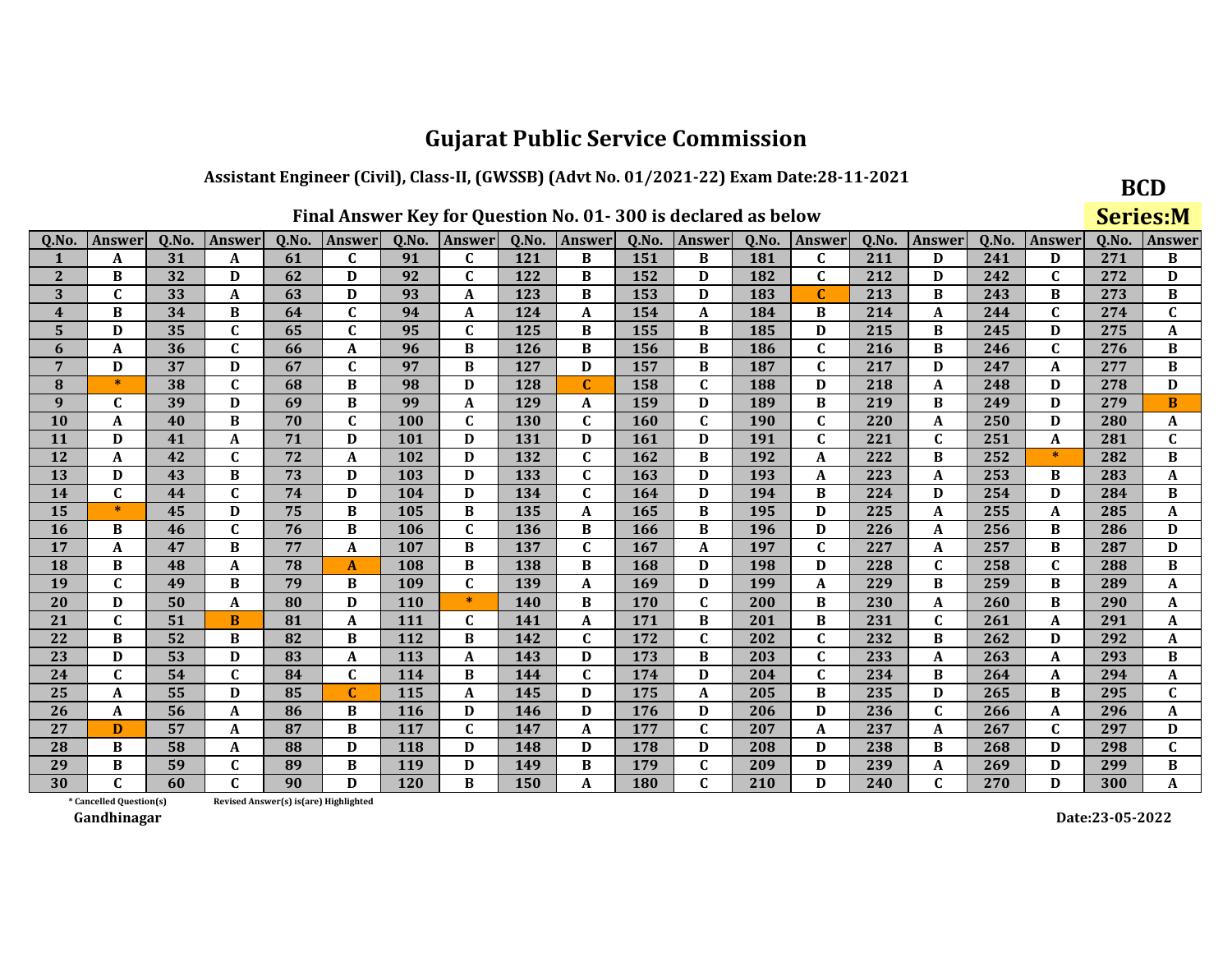### Assistant Engineer (Civil), Class-II, (GWSSB) (Advt No. 01/2021-22) Exam Date:28-11-2021

**BCD** Series:A

| 0.No.                   | Answer                  | 0.No. | Answer       | 0.No. | Answer                                | 0.No.      | <b>Answer</b> | 0.No. | Answer       | Q.No. | <b>Answer</b> | 0.No.      | Answer       | 0.No. | Answer       | 0.No. | Answer       | Q.No. | Answer                    |
|-------------------------|-------------------------|-------|--------------|-------|---------------------------------------|------------|---------------|-------|--------------|-------|---------------|------------|--------------|-------|--------------|-------|--------------|-------|---------------------------|
|                         | A                       | 31    | A            | 61    | $\mathbf{C}$                          | 91         | B             | 121   | D            | 151   | B             | 181        | C            | 211   | $\mathbf{C}$ | 241   | A            | 271   | B                         |
| $\mathbf{2}$            | D                       | 32    | B            | 62    | D                                     | 92         | A             | 122   | A            | 152   | D             | 182        | B            | 212   | A            | 242   | A            | 272   | D                         |
| 3                       | B                       | 33    | A            | 63    | D                                     | 93         | B             | 123   | D            | 153   | D             | 183        | B            | 213   | B            | 243   | B            | 273   | $\, {\bf B}$              |
| $\overline{\mathbf{4}}$ | B                       | 34    | $\mathbf{C}$ | 64    | $\mathbf{C}$                          | 94         | $\mathbf{C}$  | 124   | B            | 154   | A             | 184        | $\mathbf C$  | 214   | $\mathbf{A}$ | 244   | A            | 274   | $\mathbf C$               |
| 5                       | C                       | 35    | C            | 65    | C                                     | 95         | D             | 125   | A            | 155   | B             | 185        | $\ast$       | 215   | $\mathbf{C}$ | 245   | C            | 275   | A                         |
| 6                       | A                       | 36    | B            | 66    | A                                     | 96         | $\mathbf C$   | 126   | D            | 156   | B             | 186        | $\mathbf{C}$ | 216   | D            | 246   | A            | 276   | $\, {\bf B}$              |
| 7                       | D                       | 37    | B            | 67    | $\mathbf{C}$                          | 97         | B             | 127   | $\mathbf{C}$ | 157   | B             | 187        | В            | 217   | $\mathbf{C}$ | 247   | D            | 277   | $\mathbf{C}$              |
| 8                       | A                       | 38    | D            | 68    | B                                     | 98         | D             | 128   | D            | 158   | C             | 188        | A            | 218   | B            | 248   | C            | 278   | $\mathbf C$               |
| 9                       | B                       | 39    | B            | 69    | B                                     | 99         | $\mathbf C$   | 129   | $\mathbf{C}$ | 159   | D             | 189        | B            | 219   | $\mathbf C$  | 249   | B            | 279   | $\mathbf C$               |
| 10                      | $\mathbf{C}$            | 40    | D            | 70    | $\mathbf{C}$                          | 100        | A             | 130   | $\mathbf{C}$ | 160   | $\mathbf{C}$  | <b>190</b> | A            | 220   | D            | 250   | A            | 280   | B                         |
| 11                      | C                       | 41    | C            | 71    | D                                     | 101        | B             | 131   | C            | 161   | D             | <b>191</b> | D            | 221   | $\mathbf c$  | 251   | A            | 281   | D                         |
| 12                      | D                       | 42    | $\mathbf{C}$ | 72    | $\mathbf A$                           | 102        | D             | 132   | $\mathbf{C}$ | 162   | B             | 192        | $\mathbf C$  | 222   | $\mathbf A$  | 252   | $\ast$       | 282   | A                         |
| 13                      | $\mathbf{C}$            | 43    | A            | 73    | D                                     | 103        | $\mathbf{C}$  | 133   | C            | 163   | D             | 193        | D            | 223   | D            | 253   | B            | 283   | D                         |
| 14                      | D                       | 44    | A            | 74    | D                                     | 104        | A             | 134   | B            | 164   | D             | 194        | D            | 224   | D            | 254   | D            | 284   | D                         |
| 15                      | B                       | 45    | $\mathbf{C}$ | 75    | B                                     | 105        | $\mathbf C$   | 135   | D            | 165   | B             | 195        | B            | 225   | D            | 255   | A            | 285   | D                         |
| 16                      | A                       | 46    | B            | 76    | A                                     | 106        | D             | 136   | $\mathbf{C}$ | 166   | B             | 196        | B            | 226   | B            | 256   | B            | 286   | D                         |
| 17                      | C                       | 47    | B            | 77    | B                                     | 107        | C             | 137   | C            | 167   | A             | 197        | B            | 227   | B            | 257   | B            | 287   | D                         |
| 18                      | B                       | 48    | D            | 78    | $\mathbf{C}$                          | 108        | $\mathbf C$   | 138   | D            | 168   | D             | 198        | B            | 228   | D            | 258   | $\mathbf{C}$ | 288   | B                         |
| 19                      | $\mathbf{C}$            | 49    | A            | 79    | B                                     | 109        | $\mathbf{C}$  | 139   | B            | 169   | D             | 199        | A            | 229   | B            | 259   | B            | 289   | $\boldsymbol{\mathsf{A}}$ |
| 20                      | D                       | 50    | C            | 80    | D                                     | <b>110</b> | A             | 140   | C            | 170   | C             | 200        | B            | 230   | A            | 260   | B            | 290   | B                         |
| 21                      | $\mathbf{C}$            | 51    | B            | 81    | A                                     | 111        | B             | 141   | $\mathbf{C}$ | 171   | B             | 201        | $\mathbf{A}$ | 231   | $\mathbf C$  | 261   | A            | 291   | B                         |
| 22                      | B                       | 52    | B            | 82    | D                                     | 112        | $\mathbf C$   | 142   | A            | 172   | C             | 202        | A            | 232   | B            | 262   | D            | 292   | $\mathbf D$               |
| 23                      | A                       | 53    | D            | 83    | $\ast$                                | 113        | B             | 143   | A            | 173   | B             | 203        | $\mathbf c$  | 233   | A            | 263   | A            | 293   | A                         |
| 24                      | B                       | 54    | $\mathbf{C}$ | 84    | $\mathbf{C}$                          | 114        | $\mathbf{A}$  | 144   | B            | 174   | D             | 204        | B            | 234   | B            | 264   | A            | 294   | $\, {\bf B}$              |
| 25                      | A                       | 55    | D            | 85    | A                                     | 115        | B             | 145   | D            | 175   | A             | 205        | A            | 235   | A            | 265   | B            | 295   | A                         |
| 26                      | B                       | 56    | A            | 86    | D                                     | 116        | A             | 146   | D            | 176   | D             | 206        | $\mathbf{C}$ | 236   | D            | 266   | A            | 296   | $\mathbf{C}$              |
| 27                      | A                       | 57    | A            | 87    | A                                     | 117        | $\mathbf C$   | 147   | $\mathbf{C}$ | 177   | D             | 207        | B            | 237   | D            | 267   | $\mathbf C$  | 297   | B                         |
| 28                      | A                       | 58    | A            | 88    | D                                     | 118        | D             | 148   | D            | 178   | D             | 208        | A            | 238   | B            | 268   | D            | 298   | A                         |
| 29                      | B                       | 59    | $\mathbf{C}$ | 89    | $\mathbf{C}$                          | 119        | $\mathbf C$   | 149   | A            | 179   | D             | 209        | B            | 239   | A            | 269   | D            | 299   | D                         |
| 30                      | D                       | 60    | C            | 90    | $\ast$                                | 120        | D             | 150   | B            | 180   | B             | 210        | D            | 240   | $\mathbf A$  | 270   | D            | 300   | $\boldsymbol{\mathsf{A}}$ |
|                         | * Cancelled Question(s) |       |              |       | Revised Answer(s) is(are) Highlighted |            |               |       |              |       |               |            |              |       |              |       |              |       |                           |

Revised Answer(s) is(are) Highlighted

Gandhinagar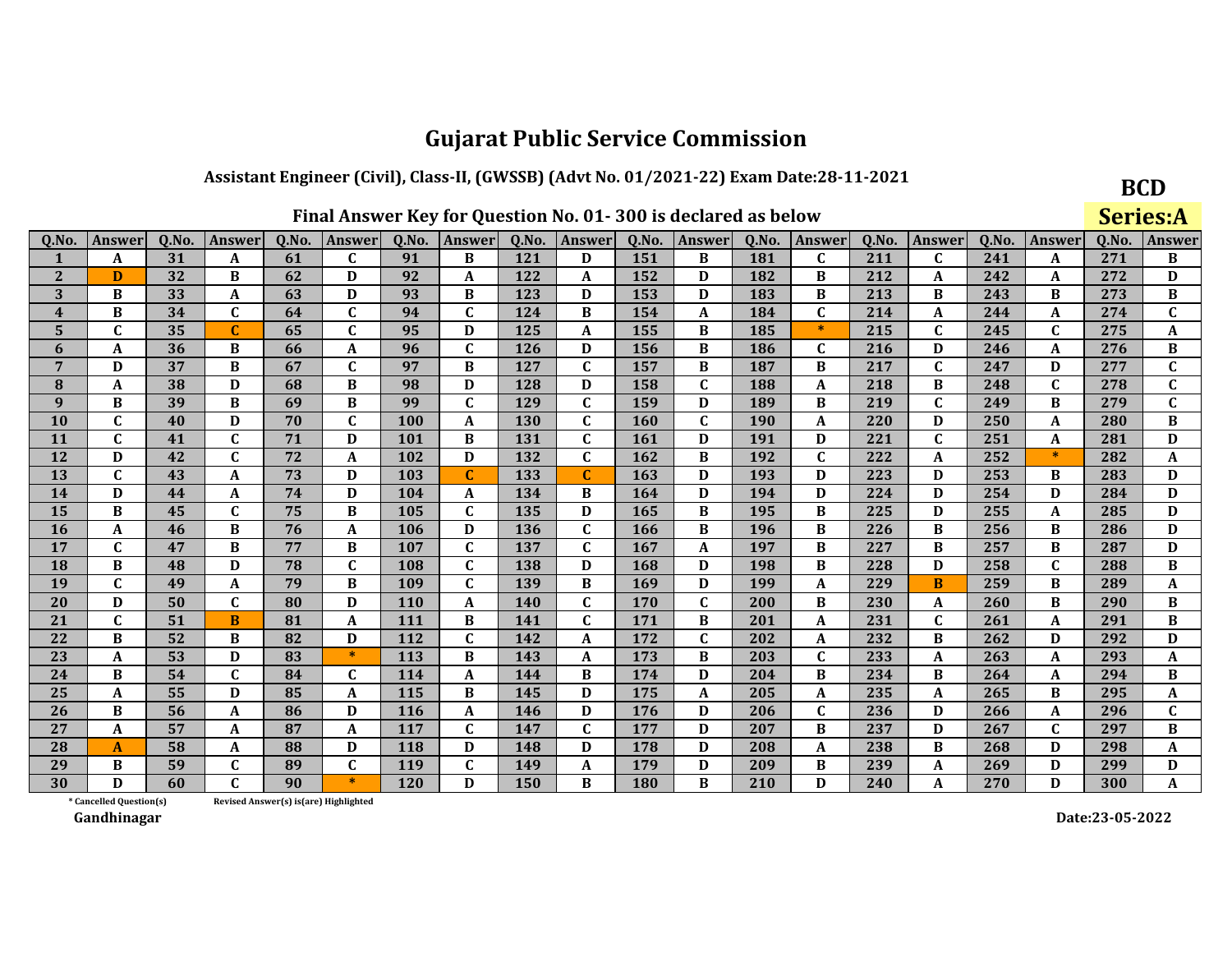### Assistant Engineer (Civil), Class-II, (GWSSB) (Advt No. 01/2021-22) Exam Date:28-11-2021

**BCD Series:B** 

| Q.No.                   | Answer                  | Q.No. | <b>Answer</b> | Q.No. | Answer                                | Q.No.      | <b>Answer</b> | Q.No. | Answer       | Q.No. | Answer       | Q.No. | Answer       | Q.No. | <b>Answer</b> | Q.No. | Answer       | Q.No. | <b>Answer</b> |
|-------------------------|-------------------------|-------|---------------|-------|---------------------------------------|------------|---------------|-------|--------------|-------|--------------|-------|--------------|-------|---------------|-------|--------------|-------|---------------|
|                         | A                       | 31    | A             | 61    | $\mathbf C$                           | 91         | $\mathbf C$   | 121   | B            | 151   | B            | 181   | $\mathbf{C}$ | 211   | D             | 241   | A            | 271   | $\mathbf{C}$  |
| $\mathbf{2}$            | B                       | 32    | A             | 62    | D                                     | 92         | C             | 122   | B            | 152   | D            | 182   | $\mathbf{C}$ | 212   | D             | 242   | C            | 272   | A             |
| 3                       | $\mathbf C$             | 33    | A             | 63    | $\mathbf{C}$                          | 93         | A             | 123   | B            | 153   | $\mathbf C$  | 183   | $\mathbf{C}$ | 213   | B             | 243   | D            | 273   | D             |
| $\overline{\mathbf{4}}$ | B                       | 34    | $\mathbf{C}$  | 64    | D                                     | 94         | A             | 124   | A            | 154   | A            | 184   | B            | 214   | A             | 244   | D            | 274   | D             |
| 5                       | D                       | 35    | $\mathbf{C}$  | 65    | B                                     | 95         | $\mathbf C$   | 125   | B            | 155   | $\mathbf C$  | 185   | D            | 215   | B             | 245   | D            | 275   | D             |
| 6                       | A                       | 36    | $\mathbf C$   | 66    | A                                     | 96         | B             | 126   | B            | 156   | D            | 186   | $\mathbf C$  | 216   | B             | 246   | B            | 276   | $\, {\bf B}$  |
| $\overline{7}$          | D                       | 37    | D             | 67    | $\mathbf C$                           | 97         | B             | 127   | D            | 157   | $\mathbf C$  | 187   | $\mathbf{C}$ | 217   | D             | 247   | D            | 277   | $\, {\bf B}$  |
| 8                       | $\ast$                  | 38    | D             | 68    | B                                     | 98         | D             | 128   | D            | 158   | $\mathbf{C}$ | 188   | D            | 218   | A             | 248   | B            | 278   | D             |
| 9                       | C                       | 39    | $\mathbf C$   | 69    | $\mathbf{C}$                          | 99         | A             | 129   | A            | 159   | $\mathbf C$  | 189   | B            | 219   | B             | 249   | $\mathbf{C}$ | 279   | $\bf{B}$      |
| 10                      | A                       | 40    | $\mathbf{C}$  | 70    | D                                     | 100        | $\mathbf C$   | 130   | B            | 160   | A            | 190   | $\mathbf{C}$ | 220   | A             | 250   | A            | 280   | A             |
| 11                      | D                       | 41    | A             | 71    | $\mathbf{C}$                          | 101        | D             | 131   | B            | 161   | B            | 191   | $\mathbf{C}$ | 221   | $\mathbf C$   | 251   | A            | 281   | $\mathbf C$   |
| 12                      | A                       | 42    | $\mathbf C$   | 72    | B                                     | 102        | D             | 132   | B            | 162   | $\mathbf C$  | 192   | A            | 222   | B             | 252   | A            | 282   | $\, {\bf B}$  |
| 13                      | D                       | 43    | B             | 73    | A                                     | 103        | D             | 133   | $\mathbf C$  | 163   | B            | 193   | A            | 223   | A             | 253   | $\mathbf{C}$ | 283   | A             |
| 14                      | $\mathbf{C}$            | 44    | B             | 74    | B                                     | 104        | D             | 134   | D            | 164   | A            | 194   | B            | 224   | D             | 254   | B            | 284   | $\bf{B}$      |
| 15                      | $\ast$                  | 45    | $\mathbf C$   | 75    | A                                     | 105        | B             | 135   | $\mathbf{C}$ | 165   | B            | 195   | D            | 225   | A             | 255   | A            | 285   | A             |
| 16                      | B                       | 46    | D             | 76    | B                                     | 106        | $\mathbf C$   | 136   | D            | 166   | A            | 196   | D            | 226   | A             | 256   | $\mathbf{C}$ | 286   | D             |
| 17                      | A                       | 47    | A             | 77    | A                                     | 107        | B             | 137   | B            | 167   | $\mathbf C$  | 197   | $\mathbf{C}$ | 227   | $\ast$        | 257   | B            | 287   | D             |
| 18                      | B                       | 48    | D             | 78    | A                                     | 108        | B             | 138   | D            | 168   | D            | 198   | D            | 228   | B             | 258   | A            | 288   | $\, {\bf B}$  |
| 19                      | $\mathbf{C}$            | 49    | D             | 79    | B                                     | 109        | C             | 139   | D            | 169   | $\mathbf C$  | 199   | A            | 229   | D             | 259   | B            | 289   | A             |
| 20                      | D                       | 50    | B             | 80    | D                                     | <b>110</b> | $\ast$        | 140   | B            | 170   | D            | 200   | B            | 230   | A             | 260   | D            | 290   | A             |
| 21                      | $\mathbf{C}$            | 51    | A             | 81    | A                                     | 111        | $\mathbf{C}$  | 141   | B            | 171   | D            | 201   | B            | 231   | $\bf{B}$      | 261   | $\mathbf{C}$ | 291   | A             |
| 22                      | B                       | 52    | D             | 82    | B                                     | 112        | B             | 142   | A            | 172   | A            | 202   | $\mathbf{C}$ | 232   | B             | 262   | A            | 292   | A             |
| 23                      | D                       | 53    | B             | 83    | A                                     | 113        | A             | 143   | D            | 173   | D            | 203   | $\mathbf{C}$ | 233   | $\mathbf{C}$  | 263   | B            | 293   | B             |
| 24                      | $\mathbf C$             | 54    | B             | 84    | C                                     | 114        | B             | 144   | D            | 174   | B            | 204   | $\mathbf{C}$ | 234   | B             | 264   | A            | 294   | A             |
| 25                      | A                       | 55    | $\mathbf C$   | 85    | $\mathbf{C}$                          | 115        | A             | 145   | $\mathbf C$  | 175   | A            | 205   | B            | 235   | B             | 265   | $\mathbf{C}$ | 295   | $\mathbf C$   |
| 26                      | B                       | 56    | A             | 86    | B                                     | 116        | D             | 146   | B            | 176   | D            | 206   | D            | 236   | A             | 266   | D            | 296   | A             |
| 27                      | <sub>R</sub>            | 57    | D             | 87    | B                                     | 117        | $\mathbf C$   | 147   | $\mathbf{C}$ | 177   | $\mathbf{C}$ | 207   | A            | 237   | D             | 267   | $\mathbf{C}$ | 297   | D             |
| 28                      | D                       | 58    | A             | 88    | D                                     | 118        | D             | 148   | B            | 178   | D            | 208   | D            | 238   | A             | 268   | B            | 298   | $\mathbf C$   |
| 29                      | $\mathbf{C}$            | 59    | B             | 89    | B                                     | 119        | D             | 149   | D            | 179   | $\mathbf C$  | 209   | D            | 239   | A             | 269   | $\mathbf C$  | 299   | $\, {\bf B}$  |
| 30                      | D                       | 60    | $\mathbf{C}$  | 90    | D                                     | 120        | $\bf{B}$      | 150   | A            | 180   | $\mathbf{C}$ | 210   | D            | 240   | $\bf{B}$      | 270   | D            | 300   | $\mathbf A$   |
|                         | * Cancelled Question(s) |       |               |       | Revised Answer(s) is(are) Highlighted |            |               |       |              |       |              |       |              |       |               |       |              |       |               |

Revised Answer(s) is(are) Highlighted

Gandhinagar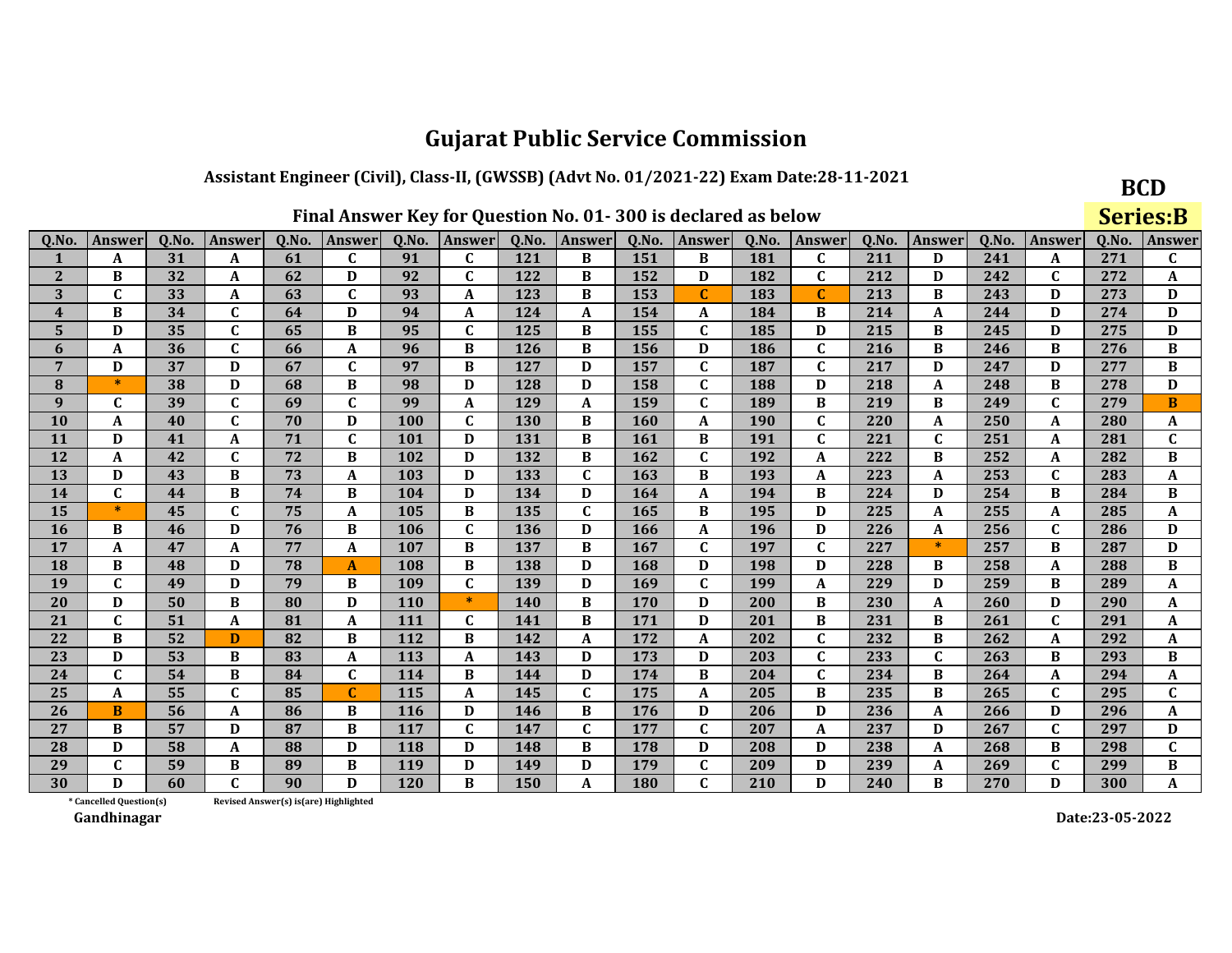### Assistant Engineer (Civil), Class-II, (GWSSB) (Advt No. 01/2021-22) Exam Date:28-11-2021

**BCD** 

|                         |                                                                                                                                                                              |    |              |                                       |              |            |                  |            |              |            | Final Answer Key for Question No. 01-300 is declared as below |     |              |     |             |       |               |     | Series:C     |
|-------------------------|------------------------------------------------------------------------------------------------------------------------------------------------------------------------------|----|--------------|---------------------------------------|--------------|------------|------------------|------------|--------------|------------|---------------------------------------------------------------|-----|--------------|-----|-------------|-------|---------------|-----|--------------|
| Q.No.                   | Q.No.<br>Q.No.<br>Q.No.<br>Q.No.<br>Q.No.<br>Answer<br>Answer<br>Answer<br>Answer<br>Answer<br>Q.No.<br>Q.No.<br>Q.No.<br>Answer<br><b>Answer</b><br>Answer<br><b>Answer</b> |    |              |                                       |              |            |                  |            |              |            |                                                               |     |              |     |             | Q.No. | <b>Answer</b> |     |              |
| 1                       | B                                                                                                                                                                            | 31 | A            | 61                                    | B            | 91         | A                | 121        | B            | 151        | D                                                             | 181 | D            | 211 | A           | 241   | B             | 271 | A            |
| $\overline{2}$          | B                                                                                                                                                                            | 32 | D            | 62                                    | B            | 92         | $\mathbf{C}$     | 122        | C            | 152        | $\mathbf{C}$                                                  | 182 | $\mathbf{C}$ | 212 | D           | 242   | D             | 272 | D            |
| 3                       | D                                                                                                                                                                            | 33 | $\ast$       | 63                                    | D            | 93         | B                | 123        | B            | 153        | D                                                             | 183 | $\mathbf C$  | 213 | A           | 243   | A             | 273 | $\mathbf{C}$ |
| $\overline{\mathbf{4}}$ | $\mathbf{C}$                                                                                                                                                                 | 34 | $\mathbf{C}$ | 64                                    | B            | 94         | $\mathbf{C}$     | 124        | D            | 154        | $\mathbf{C}$                                                  | 184 | $\mathbf{C}$ | 214 | A           | 244   | B             | 274 | B            |
| 5                       | D                                                                                                                                                                            | 35 | A            | 65                                    | D            | 95         | D                | 125        | A            | 155        | $\mathbf C$                                                   | 185 | A            | 215 | B           | 245   | A             | 275 | A            |
| 6                       | A                                                                                                                                                                            | 36 | D            | 66                                    | $\mathbf C$  | 96         | $\mathbf C$      | <b>126</b> | D            | 156        | $\mathbf{C}$                                                  | 186 | B            | 216 | A           | 246   | $\mathbf C$   | 276 | A            |
| 7                       | A                                                                                                                                                                            | 37 | A            | 67                                    | $\mathbf C$  | 97         | B                | 127        | D            | 157        | $\mathbf C$                                                   | 187 | $\mathbf C$  | 217 | $\mathbf C$ | 247   | B             | 277 | A            |
| 8                       | A                                                                                                                                                                            | 38 | D            | 68                                    | A            | 98         | A                | 128        | D            | 158        | C                                                             | 188 | B            | 218 | D           | 248   | A             | 278 | $\mathbf C$  |
| 9                       | C                                                                                                                                                                            | 39 | $\mathbf C$  | 69                                    | A            | 99         | B                | 129        | D            | 159        | B                                                             | 189 | A            | 219 | D           | 249   | D             | 279 | B            |
| 10                      | $\mathbf{C}$                                                                                                                                                                 | 40 | $\ast$       | 70                                    | $\mathbf C$  | 100        | $\mathbf A$      | <b>130</b> | B            | 160        | D                                                             | 190 | B            | 220 | D           | 250   | A             | 280 | A            |
| 11                      | $\mathbf C$                                                                                                                                                                  | 41 | B            | 71                                    | B            | 101        | B                | 131        | $\mathbf{C}$ | 161        | $\mathbf C$                                                   | 191 | A            | 221 | B           | 251   | B             | 281 | $\mathbf C$  |
| 12                      | D                                                                                                                                                                            | 42 | A            | 72                                    | B            | 102        | D                | 132        | B            | 162        | $\mathbf C$                                                   | 192 | $\mathbf C$  | 222 | D           | 252   | B             | 282 | B            |
| 13                      | D                                                                                                                                                                            | 43 | B            | 73                                    | D            | 103        | D                | 133        | B            | 163        | D                                                             | 193 | D            | 223 | B           | 253   | D             | 283 | A            |
| 14                      | $\mathbf{C}$                                                                                                                                                                 | 44 | $\mathbf{C}$ | 74                                    | A            | 104        | $\mathbf A$      | 134        | C            | 164        | B                                                             | 194 | $\mathbf C$  | 224 | $\mathbf C$ | 254   | B             | 284 | B            |
| 15                      | C                                                                                                                                                                            | 45 | D            | 75                                    | $\mathbf C$  | 105        | B                | 135        | $\ast$       | 165        | $\mathbf C$                                                   | 195 | D            | 225 | $\mathbf A$ | 255   | A             | 285 | D            |
| 16                      | A                                                                                                                                                                            | 46 | $\mathbf{C}$ | 76                                    | A            | 106        | B                | 136        | C            | 166        | $\mathbf C$                                                   | 196 | D            | 226 | B           | 256   | $\mathbf C$   | 286 | $\mathbf{C}$ |
| 17                      | $\mathbf C$                                                                                                                                                                  | 47 | B            | 77                                    | D            | 107        | B                | 137        | B            | 167        | A                                                             | 197 | A            | 227 | $\mathbf C$ | 257   | B             | 287 | A            |
| 18                      | B                                                                                                                                                                            | 48 | D            | 78                                    | B            | 108        | $\mathbf C$      | 138        | A            | 168        | A                                                             | 198 | D            | 228 | $\mathbf C$ | 258   | A             | 288 | B            |
| 19                      | B                                                                                                                                                                            | 49 | $\mathbf{C}$ | 79                                    | B            | 109        | D                | 139        | B            | 169        | B                                                             | 199 | B            | 229 | $\mathbf C$ | 259   | B             | 289 | A            |
| 20                      | C                                                                                                                                                                            | 50 | A            | 80                                    | $\mathbf C$  | <b>110</b> | C                | <b>140</b> | A            | 170        | D                                                             | 200 | A            | 230 | B           | 260   | A             | 290 | C            |
| 21                      | D                                                                                                                                                                            | 51 | B            | 81                                    | A            | 111        | D                | 141        | D            | 171        | D                                                             | 201 | A            | 231 | D           | 261   | D             | 291 | D            |
| 22                      | A                                                                                                                                                                            | 52 | A            | 82                                    | D            | 112        | B                | 142        | $\mathbf{C}$ | 172        | $\mathbf{C}$                                                  | 202 | $\ast$       | 232 | A           | 262   | D             | 292 | $\mathbf{C}$ |
| 23                      | D                                                                                                                                                                            | 53 | $\mathbf{A}$ | 83                                    | A            | 113        | D                | 143        | D            | 173        | D                                                             | 203 | B            | 233 | D           | 263   | B             | 293 | $\, {\bf B}$ |
| 24                      | D                                                                                                                                                                            | 54 | B            | 84                                    | B            | 114        | D                | 144        | D            | 174        | A                                                             | 204 | D            | 234 | D           | 264   | A             | 294 | C            |
| 25                      | $\bf{B}$                                                                                                                                                                     | 55 | D            | 85                                    | $\mathbf{C}$ | 115        | $\, {\bf B}$     | 145        | B            | 175        | B                                                             | 205 | $\mathbf A$  | 235 | D           | 265   | A             | 295 | D            |
| 26                      | A                                                                                                                                                                            | 56 | A            | 86                                    | $\mathbf{C}$ | 116        | B                | 146        | B            | 176        | B                                                             | 206 | B            | 236 | D           | 266   | A             | 296 | $\mathbf C$  |
| 27                      | B                                                                                                                                                                            | 57 | B            | 87                                    | D            | 117        | $\boldsymbol{A}$ | 147        | B            | 177        | D                                                             | 207 | B            | 237 | D           | 267   | A             | 297 | A            |
| 28                      | C                                                                                                                                                                            | 58 | A            | 88                                    | $\mathbf{C}$ | 118        | D                | 148        | В            | 178        | $\mathbf{C}$                                                  | 208 | $\mathbf{C}$ | 238 | B           | 268   | B             | 298 | D            |
| 29                      | B                                                                                                                                                                            | 59 | $\mathbf C$  | 89                                    | D            | 119        | D                | 149        | A            | 179        | $\mathbf{A}$                                                  | 209 | B            | 239 | A           | 269   | A             | 299 | D            |
| 30                      | D                                                                                                                                                                            | 60 | C            | 90                                    | B            | <b>120</b> | $\mathbf C$      | <b>150</b> | B            | <b>180</b> | $\mathbf{C}$                                                  | 210 | B            | 240 | B           | 270   | $\mathbf C$   | 300 | D            |
|                         | * Cancelled Question(s)                                                                                                                                                      |    |              | Revised Answer(s) is(are) Highlighted |              |            |                  |            |              |            |                                                               |     |              |     |             |       |               |     |              |

Revised Answer(s) is(are) Highlighted

Gandhinagar